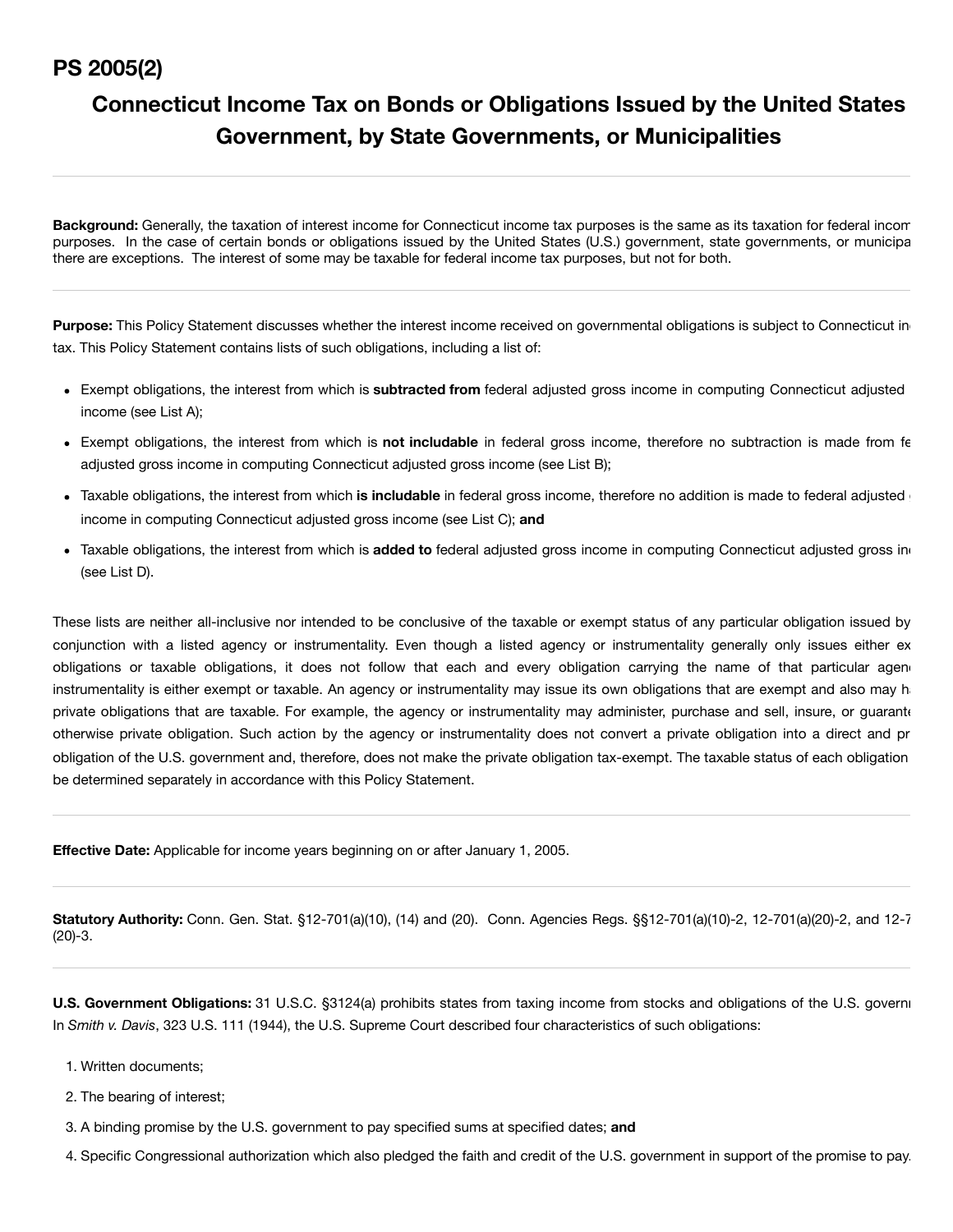Generally, the interest income received on U.S. government obligations is includable in federal adjusted gross income, which is the sta point for computing Connecticut adjusted gross income.

When Owned by Individuals: Under Conn. Gen. Stat. §12-701(a)(20)(A)(i), any income with respect to which taxation by any sta prohibited by federal law **(including interest income received from U.S. government obligations)** is, to the extent properly includab gross income for federal income tax purposes, **subtracted from** federal adjusted gross income in computing Connecticut adjusted g income.

**When Owned by Trusts or Estates:** Under Conn. Gen. Stat. §12-701(a)(10)(B)(i), any income with respect to which taxation by any sta prohibited by federal law **(including interest income received from U.S. government obligations)** is, to the extent properly includab gross income for federal income tax purposes, netted along with other items enumerated in Conn. Gen. Stat. §12-701(a)(10)(B), against enumerated in Conn. Gen. Stat. §12-701(a)(10)(A) in computing the Connecticut fiduciary adjustment. If the total of the items enumerat Conn. Gen. Stat. §12-701(a)(10)(A) exceeds the total of the items enumerated in Conn. Gen. Stat. §12-701(a)(10)(B), the trust or estate's : of the Connecticut fiduciary adjustment is **added to** the trust or estate's federal taxable income in computing its Connecticut taxable inc If the total of the items enumerated in Conn. Gen. Stat. §12-701(a)(10)(B) exceeds the total of the items enumerated in Conn. Gen. Stat. 701(a)(10)(A), the trust or estate's share of the Connecticut fiduciary adjustment is **subtracted from** the trust or estate's federal taxable inc in computing its Connecticut taxable income.

### For example:

- Interest received on a federal income tax refund is not interest received on a U.S. government obligation because there is neither a w document in which the U.S. government has promised to pay a definite amount at a specified date nor is there any bin acknowledgement by the U.S. government of the correctness of the refund claim.
- Interest received on obligations which the U.S. government is merely the quarantor and not the obligor are not U.S. govern obligations.
- Interest required to be paid by the U.S. government. Where a person (the seller) other than the U.S. government sells U.S. govern obligations to a buyer, and simultaneously agrees to repurchase these obligations at a future time for a price which includes interest the date of sale **(repurchase agreement)**, interest paid to the buyer at the time of repurchase is interest paid by the seller, not int paid by the U.S. government on U.S. government obligations (and therefore not subtracted from federal adjusted gross income of buyer in computing Connecticut adjusted gross income). Any interest paid by the U.S. government on such obligations during the p prior to repurchase is paid to the seller, not to the buyer (and to be **subtracted from** federal adjusted gross income of the sel computing Connecticut adjusted gross income).

#### **Modification for Expenses – U.S. Government Obligations:**

**When Owned by Individuals:** Under Conn. Gen. Stat. §12-701(a)(20)(A)(vii) and (viii), any interest on indebtedness incurred or continu purchase or carry U.S. government obligations, the interest on which is exempt from Connecticut income tax, and the amortizable premium for the taxable year on any U.S. government obligations, the interest on which is exempt from Connecticut income tax, is, t extent deductible in determining federal adjusted gross income, **added to** federal adjusted gross income in computing Connecticut adju gross income.

**When Owned by Trusts or Estates:** Under Conn. Gen. Stat. §12-701(a)(10)(A)(vi) and (vii), any interest on indebtedness incurred or cont to purchase or carry U.S. government obligations, the interest on which is exempt from Connecticut income tax, and the amortizable premium for the taxable year on any bonds or obligations, is, to the extent deductible in determining federal taxable income pri deductions relating to distributions to beneficiaries, netted along with other items enumerated in Conn. Gen. Stat. §12-701(a)(10)(A), ac items enumerated in Conn. Gen. Stat. §12-701(a)(10)(B) in computing the Connecticut fiduciary adjustment. If the total of the enumerated in Conn. Gen. Stat. §12-701(a)(10)(A) exceeds the total of the items enumerated in Conn. Gen. Stat. §12-701(a)(10)(B), the tru estate's share of the Connecticut fiduciary adjustment is **added to** the trust or estate's federal taxable income in computing its Connec taxable income. If the total of the items enumerated in Conn. Gen. Stat. §12-701(a)(10)(B) exceeds the total of the items enumerated in C Gen. Stat. §12-701(a)(10)(A), the trust or estate's share of the Connecticut fiduciary adjustment is **subtracted from** the trust or estate's fe taxable income in computing its Connecticut taxable income.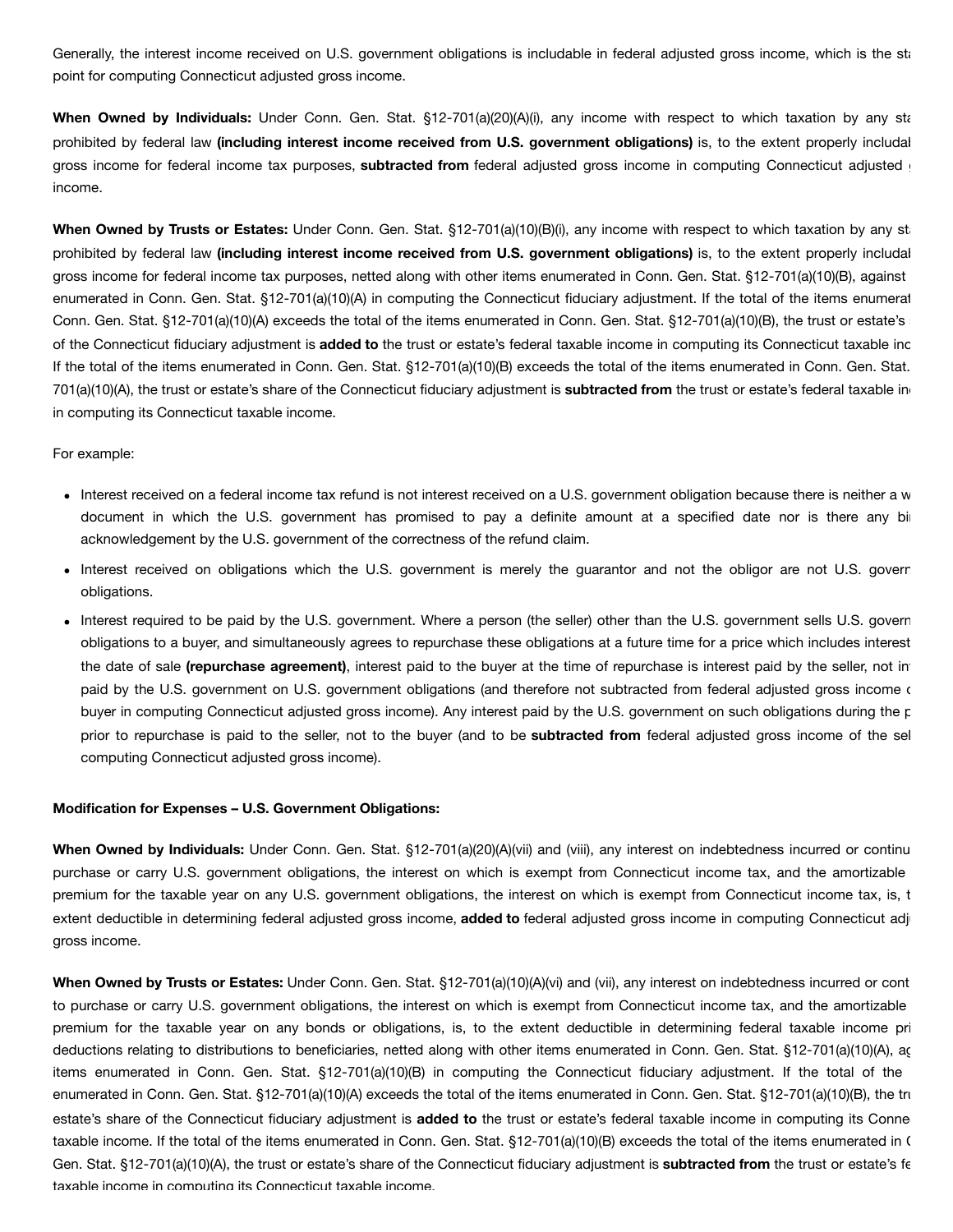**Other Income That Congress Has Prohibited States From Taxing:** Certain instrumentalities of the U.S. government are empowered to obligations to provide funding for their stated purposes. While these obligations may not meet the four characteristics of U.S. governmen obligations that were established in *Smith v. Davis*, the enabling legislation may prohibit the imposition of state or local taxes upon the obligations of these instrumentalities.

A Congressional prohibition of state taxation of the income of a federal instrumentality is not to be extended beyond its express terms. For example, while Congress has prohibited states from taxing the income of federal credit unions, it has not prohibited states from taxing depositors on interest received on their deposits at such federal credit unions. Also, while Congress has prohibited states from taxing Fed Home Loan Bank bonds and debentures, it has not prohibited states from taxing depositors on interest received on demand/overnight deposits at such banks.

**When Owned by Individuals:** Under Conn. Gen. Stat. §12-701(a)(20)(B)(i), any income with respect to which taxation by any state is prohibited by federal law **(including income received from obligations which are not U.S. government obligations but which Congre has prohibited states from taxing)** is, to the extent properly includable in gross income for federal income tax purposes, **subtracted from** federal adjusted gross income in computing Connecticut adjusted gross income.

**When Owned by Trusts or Estates:** Under Conn. Gen. Stat. §12-701(a)(10)(B)(i), any income with respect to which taxation by any state i prohibited by federal law **(including income received from obligations which are not U.S. government obligations but which Congre has prohibited states from taxing)** is, to the extent properly includable in gross income for federal income tax purposes, netted along wi other items enumerated in Conn. Gen. Stat. §12-701(a)(10)(B), against items enumerated in Conn. Gen. Stat. §12-701(a)(10)(A) in computin the Connecticut fiduciary adjustment. If the total of the items enumerated in Conn. Gen. Stat. §12-701(a)(10)(A) exceeds the total of the ite enumerated in Conn. Gen. Stat. §12-701(a)(10)(B), the trust or estate's share of the Connecticut fiduciary adjustment is **added to** the trust estate's federal taxable income in computing its Connecticut taxable income. If the total of the items enumerated in Conn. Gen. Stat. §12- 701(a)(10)(B) exceeds the total of the items enumerated in Conn. Gen. Stat. §12-701(a)(10)(A), the trust or estate's share of the Connecticu fiduciary adjustment is **subtracted from** the trust or estate's federal taxable income in computing its Connecticut taxable income.

# Modification for Expenses - Obligations (Other Than U.S. Government Obligations) That Congress Has Prohibited States From Ta

**When Owned by Individuals:** Under Conn. Gen. Stat. §12-701(a)(20)(A)(vii) and (viii), any interest on indebtedness incurred or continued t purchase or carry obligations or securities, the interest on which is exempt from Connecticut income tax, and the amortizable bond premi for the taxable year on any bonds or obligations, the interest on which is exempt from Connecticut income tax, is, to the extent deductible determining federal adjusted gross income, **added to** federal adjusted gross income in computing Connecticut adjusted gross income.

**When Owned by Trusts or Estates:** Under Conn. Gen. Stat. §12-701(a)(10)(A)(vi) and (vii), any interest on indebtedness incurred or cont to purchase or carry obligations or securities, the interest on which is exempt from Connecticut income tax, and the amortizable premium for the taxable year on any bonds or obligations, the interest on which is exempt from Connecticut income tax, is, to the e deductible in determining federal taxable income prior to deductions relating to distributions to beneficiaries, netted along with other enumerated in Conn. Gen. Stat. §12-701(a)(10)(A), against items enumerated in Conn. Gen. Stat. §12-701(a)(10)(B) in computing Connecticut fiduciary adjustment. If the total of the items enumerated in Conn. Gen. Stat. §12-701(a)(10)(A) exceeds the total of the enumerated in Conn. Gen. Stat. §12-701(a)(10)(B), the trust or estate's share of the Connecticut fiduciary adjustment is **added to** the tru estate's federal taxable income in computing its Connecticut taxable income. If the total of the items enumerated in Conn. Gen. Stat. 701(a)(10)(B) exceeds the total of the items enumerated in Conn. Gen. Stat. §12-701(a)(10)(A), the trust or estate's share of the Connec fiduciary adjustment is **subtracted from** the trust or estate's federal taxable income in computing its Connecticut taxable income.

**State and Municipal Government Obligations:** 26 U.S.C §103(a) provides that, for federal income tax purposes, gross income doe include interest on any state or municipal government obligations. Such obligations do not include private activity bonds unless those b are "qualified bonds" within the meaning of 26 U.S.C. §141.

**When Owned by Individuals:** Under Conn. Gen. Stat. §12-701(a)(20)(A)(i), any interest income from state and municipal government obligations **(other than obligations of the State of Connecticut or a Connecticut municipality)** is, to the extent not properly includable gross income for federal income tax purposes, **added to** federal adjusted gross income in computing Connecticut adjusted gross income

**When Owned by Trusts or Estates:** Under Conn. Gen. Stat. §12-701(a)(10)(A)(i), any interest income from state and municipal governmen obligations (other than obligations of the State of Connecticut, a Connecticut municipality, or any territory or possession of the U. **such as Puerto Rico, Guam, and the Virgin Islands)** is, to the extent properly not includable in gross income for federal income tax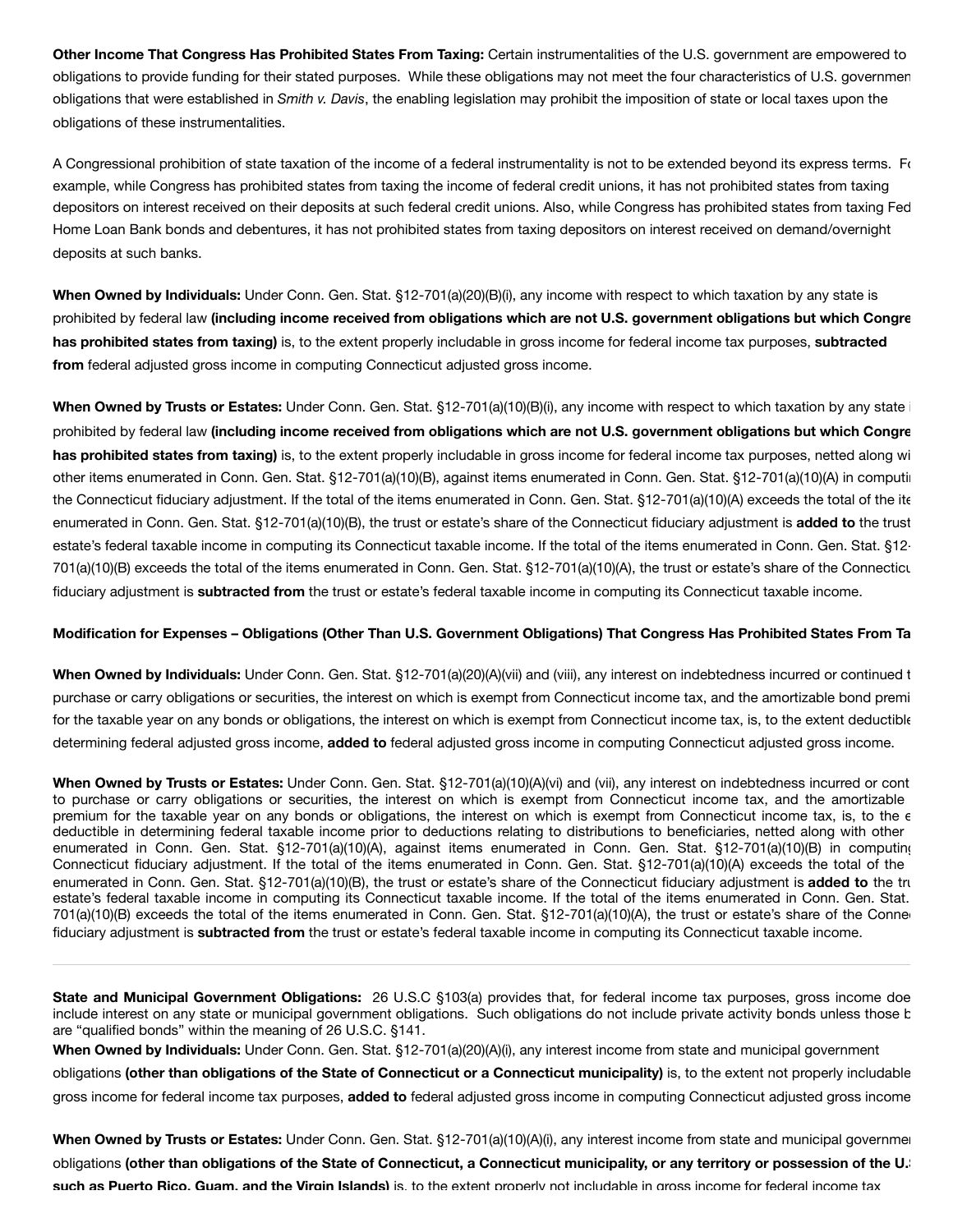701(a)(10)(B), in computing the Connecticut fiduciary adjustment. If the total of the items enumerated in Conn. Gen. Stat. §12-701(a)(10)(A exceeds the total of the items enumerated in Conn. Gen. Stat. §12-701(a)(10)(B), the trust or estate's share of the Connecticut fiduciary adjustment is **added to** the trust or estate's federal taxable income in computing its Connecticut taxable income. If the total of the items enumerated in Conn. Gen. Stat. §12-701(a)(10)(B) exceeds the total of the items enumerated in Conn. Gen. Stat. §12-701(a)(10)(A), the tru estate's share of the Connecticut fiduciary adjustment is **subtracted from** the trust or estate's federal taxable income in computing its Connecticut taxable income.

# **Modification for Expenses – State and Municipal Government Obligations:**

**When Owned by Individuals:** Under Conn. Gen. Stat. §12-701(a)(20)(B)(viii) and (ix), any interest on indebtedness incurred or continued to purchase or carry obligations or securities (including state or municipal government obligations **(other than obligations of the State of** Connecticut, a Connecticut municipality, or any territory or possession of the U.S., such as Puerto Rico, Guam, and the Virgin **Islands)**), the interest on which is subject to Connecticut income tax but exempt from federal income tax, and the amortizable bond prem for the taxable year on any bonds or obligations (including state or municipal government obligations **(other than obligations of the Stat** Connecticut, a Connecticut municipality, or any territory or possession of the U.S., such as Puerto Rico, Guam, and the Virgin **Islands)**), the interest on which is subject to Connecticut income tax but exempt from federal income tax, is, to the extent that such intere indebtedness is not deductible in determining federal adjusted gross income and is attributable to a trade or business carried on by such individual, **subtracted from** federal adjusted gross income in computing Connecticut adjusted gross income.

**When Owned by Trusts or Estates:** Under Conn. Gen. Stat. §12-701(a)(10)(B)(vi) and (vii), any interest on indebtedness incurred or contin to purchase or carry obligations or securities (including state or municipal government obligations **(other than obligations of the State o** Connecticut, a Connecticut municipality, or any territory or possession of the U.S., such as Puerto Rico, Guam, and the Virgin **Islands)**), the interest on which is subject to Connecticut income tax but exempt from federal income tax, and the amortizable bond prem for the taxable year on any bonds or obligations (including state or municipal government obligations **(other than obligations of the Stat** Connecticut, or a Connecticut municipality, or any territory or possession of the U.S., such as Puerto Rico, Guam, and the Virgin **Islands)**), the interest on which is subject to Connecticut income tax but exempt from federal income tax, is, to the extent that such intere indebtedness is not deductible in determining federal taxable income prior to deductions relating to distributions to beneficiaries, netted a with other items enumerated in Conn. Gen. Stat. §12-701(a)(10)(B), against items enumerated in Conn. Gen. Stat. §12-701(a)(10)(A) in computing the Connecticut fiduciary adjustment. If the total of the items enumerated in Conn. Gen. Stat. §12-701(a)(10)(A) exceeds the to the items enumerated in Conn. Gen. Stat. §12-701(a)(10)(B), the trust or estate's share of the Connecticut fiduciary adjustment is **added to** trust or estate's federal taxable income in computing its Connecticut taxable income. If the total of the items enumerated in Conn. Gen. St §12-701(a)(10)(B) exceeds the total of the items enumerated in Conn. Gen. Stat. §12-701(a)(10)(A), the trust or estate's share of the Connecticut fiduciary adjustment is **subtracted from** the trust or estate's federal taxable income in computing its Connecticut taxable inc

**Mutual Funds Qualified to Pay Exempt-Interest Dividends:** If, at the close of each quarter of a mutual fund's taxable year, at least 50 the value of the fund's assets consists of state and municipal government obligations described in 26 U.S.C. §103(a), that portion of the f distribution to its shareholders attributable to those obligations will qualify as exempt-interest dividends as defined in 26 U.S.C. §852(f Exempt-interest dividends are properly not includable in federal gross income.

**When Shareholders Are Individuals:** Under Conn. Gen. Stat. §12-701(a)(20)(A)(ii), any exempt-interest dividends **(other than those deriv from obligations of the State of Connecticut or a Connecticut municipality)** are **added to** federal adjusted gross income in computing Connecticut adjusted gross income.

**When Shareholders Are Trusts or Estates:** Under Conn. Gen. Stat. §12-701(a)(10)(A)(ii), any exempt-interest dividends **(other than thos** derived from obligations of the State of Connecticut, a Connecticut municipality, or any territory or possession of the U.S., such a **Puerto Rico, Guam, and the Virgin Islands)** are netted along with other items enumerated in Conn. Gen. Stat. §12-701(a)(10)(A), against items enumerated in Conn. Gen. Stat. §12-701(a)(10)(B) in computing the Connecticut fiduciary adjustment. If the total of the items enumerated in Conn. Gen. Stat. §12-701(a)(10)(A) exceeds the total of the items enumerated in Conn. Gen. Stat. §12-701(a)(10)(B), the tru estate's share of the Connecticut fiduciary adjustment is **added to** the trust or estate's federal taxable income in computing its Connecticu taxable income. If the total of the items enumerated in Conn. Gen. Stat. §12-701(a)(10)(B) exceeds the total of the items enumerated in Co Gen. Stat. §12-701(a)(10)(A), the trust or estate's share of the Connecticut fiduciary adjustment is **subtracted from** the trust or estate's fed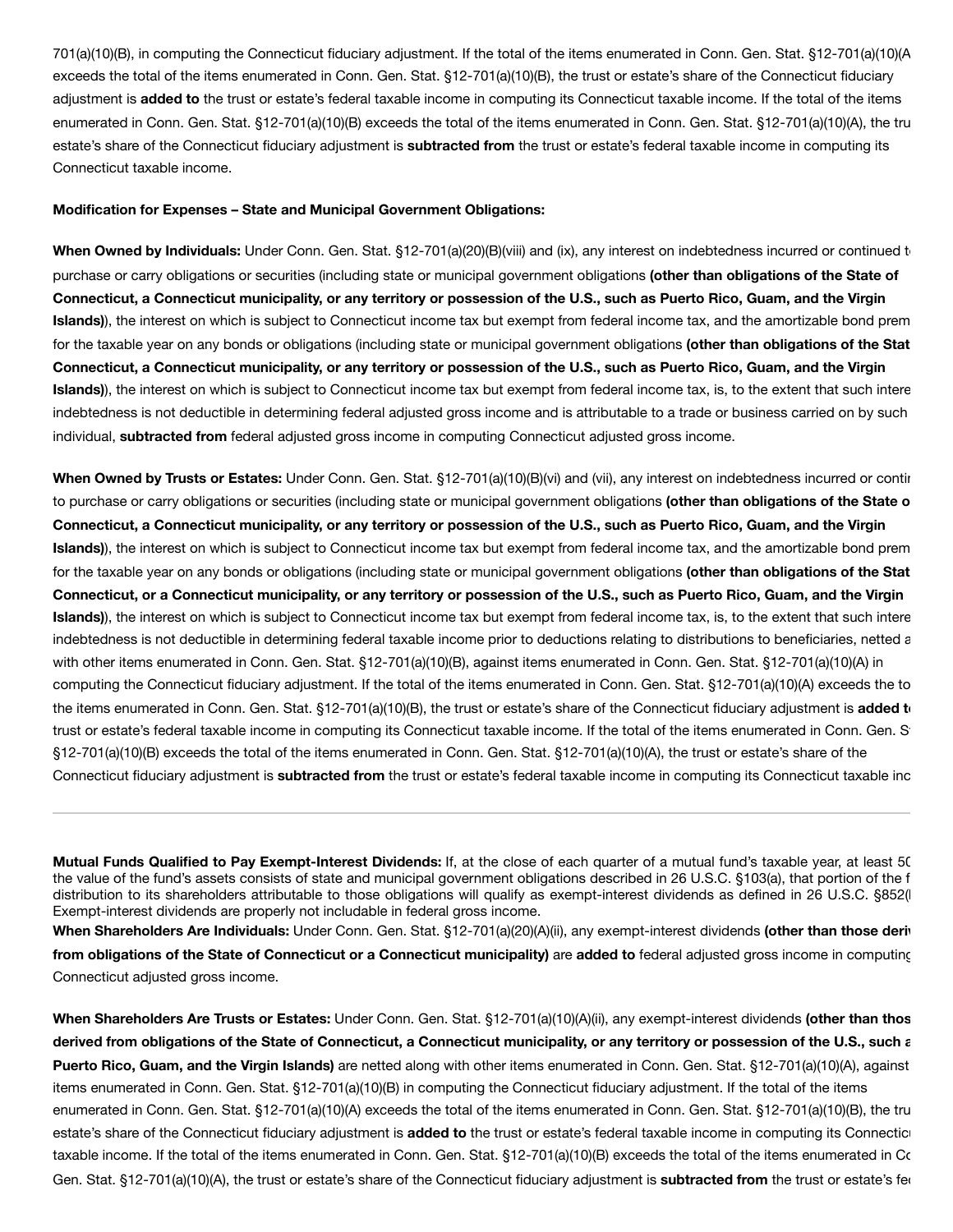# **Modification for Expenses – Mutual Funds Qualified to Pay Exempt-Interest Dividends:**

**When Shareholders Are Individuals:** Under Conn. Gen. Stat. §12-701(a)(20)(B)(ix), any interest on indebtedness incurred or continu purchase or carry shares of a mutual fund (1) at least 50% of the value of whose assets, at the close of each quarter of such fund's tax year, consists of state and municipal government obligations **(other than obligations of the State of Connecticut, a Connec** municipality, or any territory or possession of the U.S., such as Puerto Rico, Guam, and the Virgin Islands) and (2) the exempt-inl dividends from which are subject to Connecticut income tax but exempt from federal income tax, is, to the extent that such intere indebtedness is not deductible in determining federal adjusted gross income **and** is attributable to a trade or business carried on by individual, **subtracted from** federal adjusted gross income in computing Connecticut adjusted gross income.

**When Shareholders Are Trusts or Estates:** Under Conn. Gen. Stat. §12-701(a)(10)(B)(vii), any interest on indebtedness incurred or cont to purchase or carry shares of a mutual fund (1) at least 50% of the value of whose assets, at the close of each quarter of such fund's tax year, consists of state and municipal government obligations **(other than obligations of the State of Connecticut, a Connec** municipality, or any territory or possession of the U.S., such as Puerto Rico, Guam, and the Virgin Islands) and (2) the exempt-int dividends from which are subject to Connecticut income tax but exempt from federal income tax, is, to the extent that such intere indebtedness is not deductible in determining federal taxable income prior to deductions relating to distributions to beneficiaries, netted and with other items enumerated in Conn. Gen. Stat. §12-701(a)(10)(B), against items enumerated in Conn. Gen. Stat. §12-701(a)(10) computing the Connecticut fiduciary adjustment. If the total of the items enumerated in Conn. Gen. Stat. §12-701(a)(10)(A) exceeds the to the items enumerated in Conn. Gen. Stat. §12-701(a)(10)(B), the trust or estate's share of the Connecticut fiduciary adjustment is added t trust or estate's federal taxable income in computing its Connecticut taxable income. If the total of the items enumerated in Conn. Gen. §12-701(a)(10)(B) exceeds the total of the items enumerated in Conn. Gen. Stat. §12-701(a)(10)(A), the trust or estate's share o Connecticut fiduciary adjustment is subtracted from the trust or estate's federal taxable income in computing its Connecticut taxable inco

**Mutual Funds Qualified to Pay Exempt Dividends:** If, at the close of each quarter of a mutual fund's taxable year, at least 50% of the va of the fund's assets consists of obligations, the income from which Congress has prohibited states from taxing that portion of the fund's distribution to its shareholders attributable to those obligations will qualify as exempt dividends as defined in Conn. Gen. Stat. §12-701(a) Generally, these dividends are includable in federal adjusted gross income, which is the starting point for computing Connecticut adjustec gross income.

**When Shareholders Are Individuals:** Under Conn. Gen. Stat. §12-701(a)(20)(B)(ii), any exempt dividends are, to the extent properly included in gross income for federal income tax purposes, **subtracted from** federal adjusted gross income in computing Connecticut adjusted gro income.

**When Shareholders Are Trusts or Estates:** Under Conn. Gen. Stat. §12-701(a)(10)(B)(ii), any exempt dividends are, to the extent pro includable in gross income for federal income tax purposes, netted along with other items enumerated in Conn. Gen. Stat. §12-701(a)(1 against items enumerated in Conn. Gen. Stat. §12-701(a)(10)(A), in computing the Connecticut fiduciary adjustment. If the total of the enumerated in Conn. Gen. Stat. §12-701(a)(10)(A) exceeds the total of the items enumerated in Conn. Gen. Stat. §12-701(a)(10)(B), the tru estate's share of the Connecticut fiduciary adjustment is **added to** the trust or estate's federal taxable income in computing its Connec taxable income. If the total of the items enumerated in Conn. Gen. Stat. §12-701(a)(10)(B) exceeds the total of the items enumerat Conn. Gen. Stat. §12-701(a)(10)(A), the trust or estate's share of the Connecticut fiduciary adjustment is **subtracted from** the trust or es federal taxable income in computing its Connecticut taxable income.

# **Modification for Expenses – Mutual Funds Qualified to Pay Exempt Dividends:**

**When Shareholders Are Individuals:** Under Conn. Gen. Stat. §12-701(a)(20)(A)(viii), any interest on indebtedness incurred or continued to purchase or carry shares of a mutual fund (1) at least 50% of the value of whose assets, at the close of each quarter of such fund's taxabl year, consists of obligations or securities (including U.S. government obligations) and (2) the dividends from which are exempt from Connecticut income tax but subject to federal income tax, is, to the extent deductible in determining federal adjusted gross income, **added to** federal adjusted gross income in computing Connecticut adjusted gross income.

**When Shareholders Are Trusts or Estates:** Under Conn. Gen. Stat. §12-701(a)(10)(A)(vii), any interest on indebtedness incurred or contin to purchase or carry shares of a mutual fund (1) at least 50% of the value of whose assets, at the close of each quarter of such fund's taxa year, consists of obligations or securities (including U.S. government obligations) and (2) the dividends from which are exempt from Connecticut income tax but subject to federal income tax, is, to the extent deductible in determining federal taxable income prior to deductions relating to beneficiaries, netted along with other items enumerated in Conn. Gen. Stat. §12-701(a)(10)(A), against items enume in Conn. Gen. Stat. §12-701(a)(10)(B) in computing the Connecticut fiduciary adjustment. If the total of the items enumerated in Conn. Gen Stat. §12-701(a)(10)(A) exceeds the total of the items enumerated in Conn. Gen. Stat. §12-701(a)(10)(B), the trust or estate's share of the Connecticut fiduciary adjustment is **added to** the trust or estate's federal taxable income in computing its Connecticut taxable income. If t total of the items enumerated in Conn. Gen. Stat. §12-701(a)(10)(B) exceeds the total of the items enumerated in Conn. Gen. Stat. §12-70 (10)(A), the trust or estate's share of the Connecticut fiduciary adjustment is **subtracted from** the trust or estate's federal taxable income i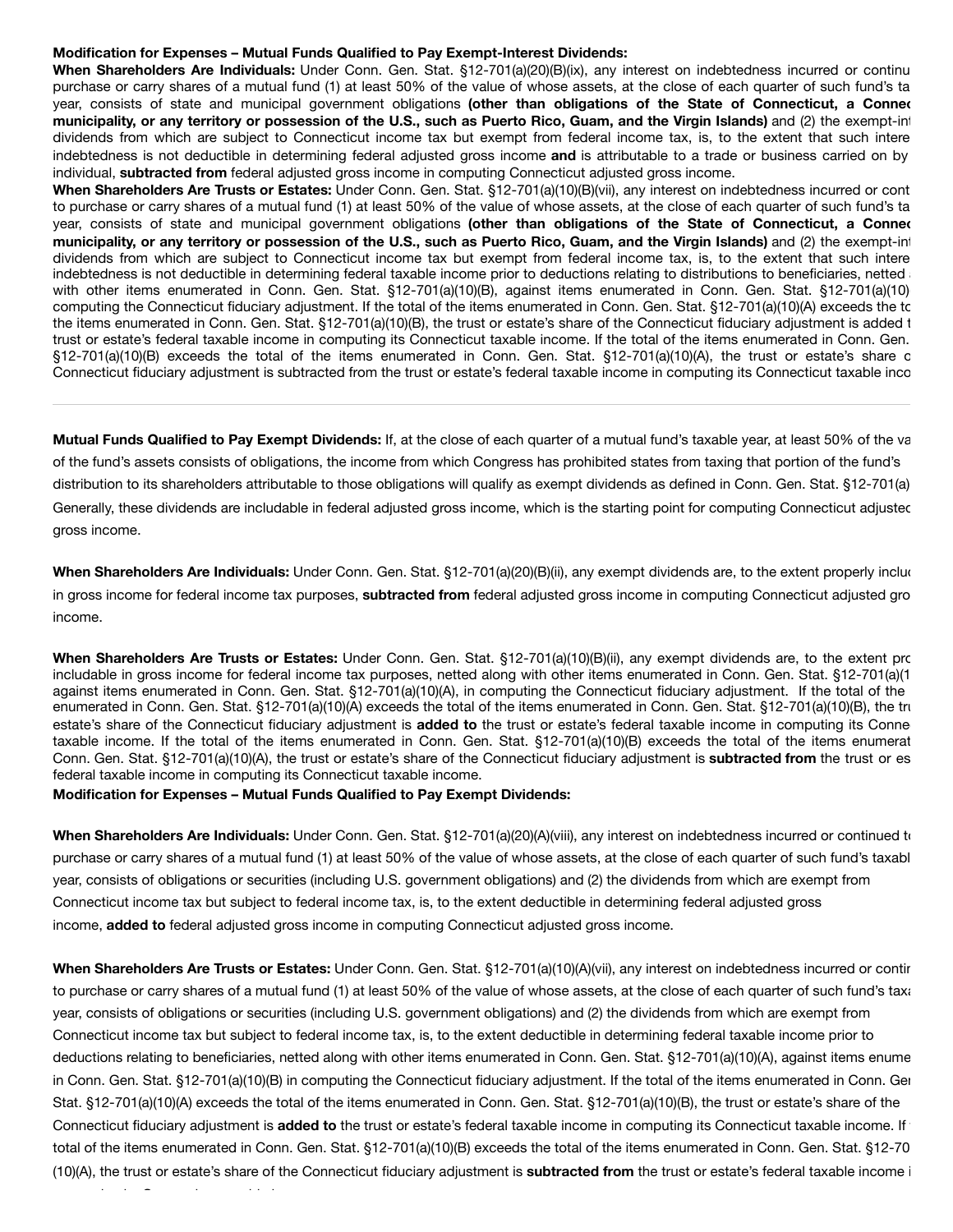List A - Examples of Obligations Exempt From Connecticut Income Tax: (Modification required in computing Connecticut adjusteo gross income) The following are examples of exempt obligations, the income from which is properly includable in gross income for federal income tax purposes and which is **subtracted from** federal adjusted gross income in computing Connecticut adjusted gross income:

A.1. **Banks for Cooperatives** – Notes, debentures, and other similar obligations issued by banks for cooperatives (12 U.S.C. §2134)

A.2. **Federal Deposit Insurance Corporation** – Bonds, notes, debentures, and other similar obligations issued by the Federal Deposit Insurance Corporation (12 U.S.C. §1825)

A.3. **Federal Farm Credit Banks** – Consolidated system-wide bonds, notes, debentures, and other obligations issued jointly and several under 12 U.S.C. §2153 by banks of the Federal Farm Credit System (12 U.S.C. §§2055, 2079, 2098, 2134)

A.4. **Federal Financing Bank** – Obligations issued by the Federal Financing Bank (12 U.S.C. §2290)

A.5. **Federal Intermediate Credit Banks** – Bonds, notes, debentures, and other similar obligations issued by Federal Intermediate Credit Banks (12 U.S.C. §2079)

A.6. **Federal Land Banks and Federal Land Bank Associations** – Bonds, notes, debentures, and other similar obligations issued by Fe Land Banks and Federal Land Bank Associations (12 U.S.C. §2055)

A.7. **General Services Administration Public Building Trust Participation Certificates** – First Series, Series A through E; Second Serie Series F; Third Series, Series G; Fourth Series, Series H and I (31 U.S.C. §3124(a))

A.8. **Production Credit Associations** – Notes, debentures, and similar obligations issued by Production Credit Associations (12 U.S.C. 2

A.9. **Student Loan Marketing Association (Sallie Mae)** – Obligations issued by the Student Loan Marketing Association (12 U.S.C. §1 2(1))

A.10. **Tennessee Valley Authority** – Bonds issued by the Tennessee Valley Authority (16 U.S.C. §831n-4(d))

A.11. **U.S. Postal Service** – Obligations issued by the U.S. Postal Service (39 U.S.C. §2005(d)(4))

A.12. **U.S. Treasury** – Bonds, notes, bills, certificates, and savings bonds issued by the U.S. Treasury (31 U.S.C. §3124(a))

A.13. **Federal Home Loan Banks** – Bonds, notes, debentures, and other similar obligations issued by Federal Home Loan Banks (12 U.S §1433)

A.14. **Commodity Credit Corporation** – Bonds, notes, debentures, and other similar obligations issued by the Commodity Credit Corporation (15 U.S.C. §713a-5)

A.15. **Federal Savings and Loan Insurance Corporation** – Bonds, notes, debentures, and other similar obligations issued by the Federa Savings and Loan Insurance Corporation (12 U.S.C. §1725(e))

A.16. **Resolution Funding Corporation** – Obligations issued by the Resolution Funding Corporation (12 U.S.C. §1441b(f)(7))

A.17. **Zero Coupon Bonds Considered to Be Issued by the U.S. Government** (including Certificate of Accrual on Treasury Securities (CATS), Treasury Investment Growth Receipts (TIGRs), Treasury Bond Receipts (TBRs), Coupon Treasury Receipts (CTRs), Easy Growth Treasury Receipts (ETRs), and Separate Trading of Registered Interest and Principal of Securities (STRIPS)).

**List A Obligations:** See *Modification for Expenses –* <st1:country-region>*U.S.*</st1:country-region> *Government Obligations* and *Modific for Expenses – Obligations (Other Than* <st1:country-region>*U.S.*</st1:country-region> *Government Obligations) That Congress Has Prohi States From Taxing*.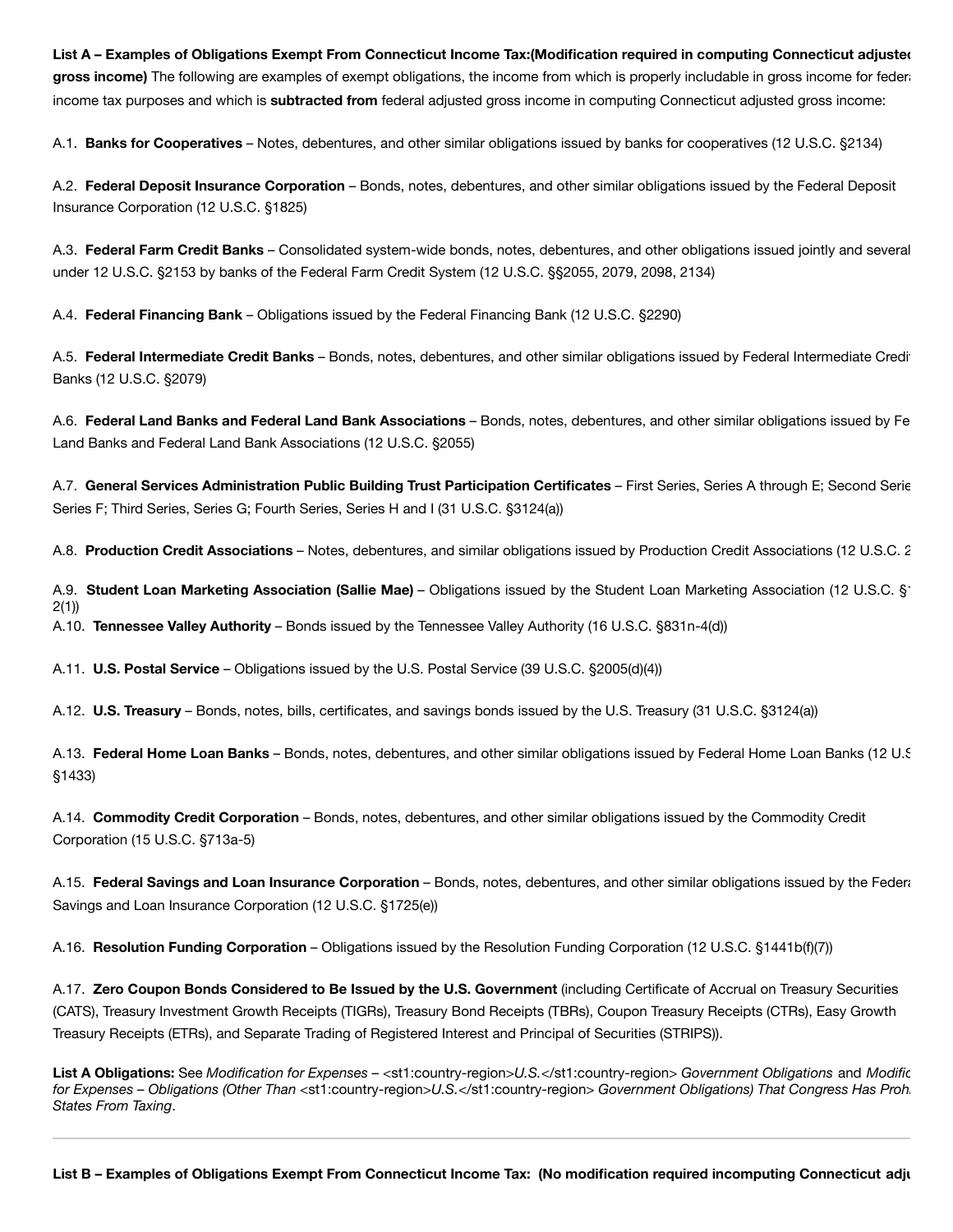the income from which is properly not includable in gross income for federal income tax purposes and which is **not subtracted** from fe adjusted gross income in computing Connecticut adjusted gross income:

B.1. **Guam** – Bonds issued by the government of Guam (48 U.S.C. §1423a)

B.2. **Puerto Rico** – Bonds issued by the government of Puerto Rico (48 U.S.C. §745)

B.3. **Virgin Islands** – Bonds issued by the government of the Virgin Islands (48 U.S.C. §1574(b))

B.4. **Northern Mariana Islands** – Bonds issued by the government of the Northern Mariana Islands (Pub. L. No. 94-241, 90 Stat. 263, 27

B.5. **American Samoa** – Bonds issued after October 16, 2004, by the government of American Samoa (48 U.S.C. §1670(b) as amende Pub. L. No. 108-326, 118 Stat. 1270)

**List B Obligations:** See *Modification for Expenses – Obligations (Other Than* <st1:country-region>*U.S.*</st1:country-region> *Govern Obligations) That Congress Has Prohibited States From Taxing*.

List C - Examples of Obligations Subject to Connecticut Income Tax: (No modification required in computing Connecticut adju **gross income)** The following are examples of taxable obligations, the income from which is properly includable in gross income for fe income tax purposes and which is **not added** to federal adjusted gross income in computing Connecticut adjusted gross income:

C.1. **Asian Development Bank** – Obligations issued by the Asian American Bank (22 U.S.C. §285 et seq.)

C.2. **Federally Chartered Financial Institutions** – Obligations issued by federally chartered banks, savings and loan associations, bu and loan associations, credit unions, and other federally chartered financial institutions (12 U.S.C. §§21 et seq., 1461 et seq., 1751 et seq.

C.3. **Federal Home Loan Mortgage Corporation (Freddie Mac)** – Mortgages, certificates, and other securities guaranteed by the Fe Home Loan Mortgage Corporation (12 U.S.C. §1452(e))

C.4. **Federal National Mortgage Association (Fannie Mae)** – Participation certificates and other obligations guaranteed by the Fe National Mortgage Association (12 U.S.C. §1719(d))

C.5. **Government National Mortgage Association (Ginnie Mae)** – Participation certificates and other obligations guaranteed by Government National Mortgage Association (12 U.S.C. §1721(b))

C.6. **Inter-American Development Bank** – Obligations issued by the Inter-American Development Bank (22 U.S.C. §283 et seq.)

C.7. **International Bank for Reconstruction and Redevelopment (World Bank)** – Obligations issued by the International Ban Reconstruction and Redevelopment (22 U.S.C. §286 et seq.)

C.8. **Student Loan Marketing Association (Sallie Mae)** – Obligations guaranteed by the Student Loan Marketing Association (20 U §1087-2)

List C Obligations: Any interest on indebtedness incurred or continued to purchase or carry these obligations or securities, and amortizable bond premium for the taxable year on these bonds or obligations, is deductible only to the extent deductible in determ federal adjusted gross income.

List D - Examples of Obligations Subject to Connecticut Income Tax: (Modification required in computing Connecticut adjusted ( **income)** The following are examples of taxable obligations, the income from which is properly not includable in gross income for fe income tax purposes and is **added to** federal adjusted gross income in computing Connecticut adjusted gross income:

D.1. **Other states and their municipalities** – Bonds and obligations issued by other states or by municipalities of other states, including Coupon Bonds considered to be issued by other states or by the municipalities of other states.

D.2. **District of Columbia** – Bonds and other obligations issued by the District of Columbia (31 U.S.C. §3124(b))

**List D Obligations:** See *Modification for Expenses – State and Municipal Government Obligations.*